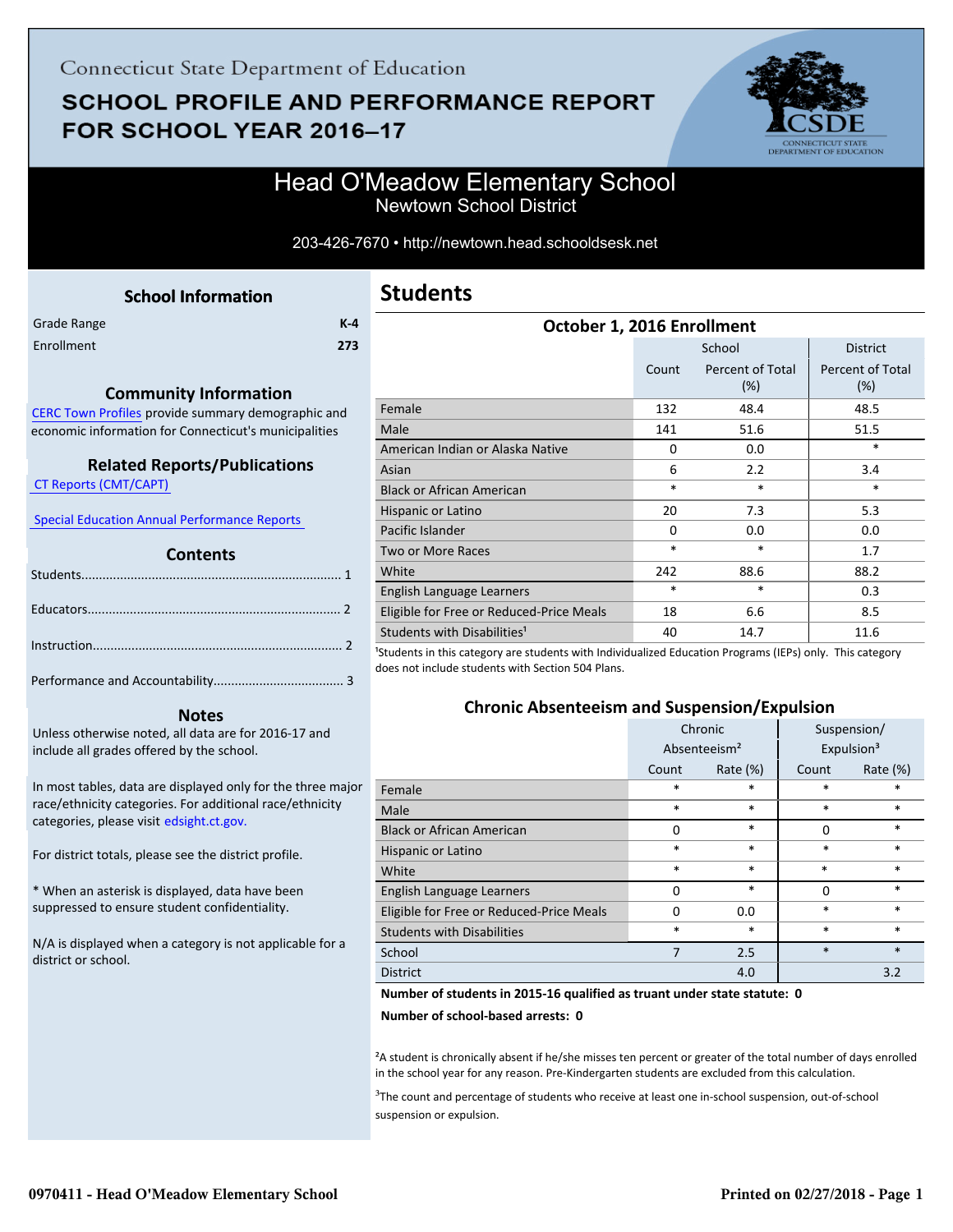# School Profile and Performance Report for School Year 2016-17 Head O'Meadow Elementary School Newtown School District

### **Educators**

|  | Full-Time Equivalent (FTE) <sup>1</sup> Staff |  |
|--|-----------------------------------------------|--|
|--|-----------------------------------------------|--|

|                                                           | <b>FTF</b> |
|-----------------------------------------------------------|------------|
| <b>General Education</b>                                  |            |
| Teachers and Instructors                                  | 20.1       |
| Paraprofessional Instructional Assistants                 | 4.9        |
| <b>Special Education</b>                                  |            |
| Teachers and Instructors                                  | 3.0        |
| Paraprofessional Instructional Assistants                 | 12.6       |
| <b>Administrators, Coordinators and Department Chairs</b> |            |
| School Level                                              | 2.0        |
| Library/Media                                             |            |
| Specialists (Certified)                                   | 1.0        |
| <b>Support Staff</b>                                      | 0.4        |
| Instructional Specialists Who Support Teachers            | 3.0        |
| Counselors, Social Workers and School Psychologists       | 1.0        |
| <b>School Nurses</b>                                      | 2.2        |
| Other Staff Providing Non-Instructional Services/Support  | 11.4       |

| <b>Educators by Race/Ethnicity</b>         |       |                         |                         |  |
|--------------------------------------------|-------|-------------------------|-------------------------|--|
|                                            |       | School                  | <b>District</b>         |  |
|                                            | Count | Percent of Total<br>(%) | Percent of Total<br>(%) |  |
| American Indian or Alaska<br><b>Native</b> | 0     | 0.0                     | 0.0                     |  |
| Asian                                      | 0     | 0.0                     | 1.2                     |  |
| <b>Black or African American</b>           | 0     | 0.0                     | 0.0                     |  |
| Hispanic or Latino                         | 0     | 0.0                     | 0.0                     |  |
| Pacific Islander                           | 0     | 0.0                     | 0.0                     |  |
| Two or More Races                          | 0     | 0.0                     | 0.0                     |  |
| White                                      | 33    | 97.1                    | 97.5                    |  |

#### **Classroom Teacher Attendance, 2015-16**

|                                             | School | <b>District</b> |
|---------------------------------------------|--------|-----------------|
| Average # of FTE Days Absent Due to Illness | 9.2    | 9.2             |
| or Personal Time                            |        |                 |

<sup>1</sup>In the full-time equivalent count, staff members working part-time in the school are counted as a fraction of full-time. For example, a teacher who works half-time in a school contributes 0.50 to the school's staff count.

## **Instruction and Resources**

|                                       |     | <b>School Schedule</b>           |          |
|---------------------------------------|-----|----------------------------------|----------|
| Days of Instruction                   | 183 | <b>School Hours for Students</b> |          |
| <b>Hours of Instruction Per Year</b>  |     | <b>Start Time</b>                | 09:05 AM |
| Grades 1-12 and Full-Day Kindergarten | 990 | End Time                         | 03:37 PM |
| Half/Extended Day Kindergarten        | N/A |                                  |          |

#### **Students with Disabilities Who Spend 79.1 to** 100 Percent of Time with Nondisabled Peers<sup>3</sup>

|                              | Count  | Rate $(\%)$ |
|------------------------------|--------|-------------|
| Autism                       | 6      | *           |
| <b>Emotional Disturbance</b> | $\ast$ | $\star$     |
| Intellectual Disability      | N/A    | N/A         |
| Learning Disability          | $\ast$ | $\ast$      |
| Other Health Impairment      | 8      | $\ast$      |
| <b>Other Disabilities</b>    | 0      | 0.O         |
| Speech/Language Impairment   | 9      | $\ast$      |
| School                       | 26     | 74.3        |
| <b>District</b>              |        | 76.6        |
|                              |        |             |

³Ages 6-21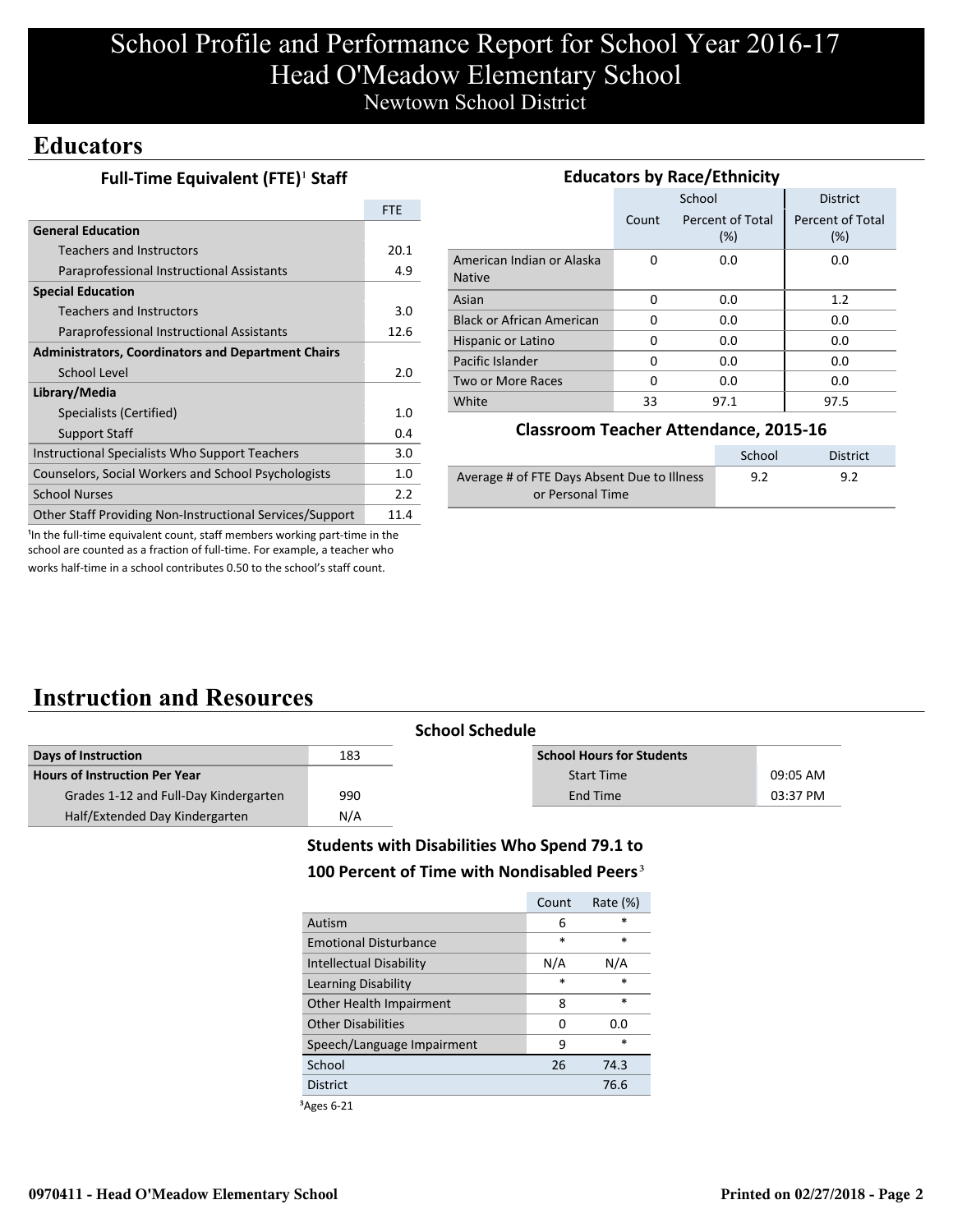## School Profile and Performance Report for School Year 2016-17 Head O'Meadow Elementary School Newtown School District

### **Performance and Accountability**

#### **School Performance Index (SPI)**

A School Performance Index (SPI) is the average performance of students in a subject area (i.e., ELA, Mathematics or Science) on the state summative assessments.The SPI ranges from 0-100. An SPI is reported for all students tested in a school and for students in each individual student group. Connecticut's ultimate target for an SPI is 75.

|                                              | <b>English Language Arts(ELA)</b> |            | <b>Math</b> |            | <b>Science</b> |            |
|----------------------------------------------|-----------------------------------|------------|-------------|------------|----------------|------------|
|                                              | Count                             | <b>SPI</b> | Count       | <b>SPI</b> | Count          | <b>SPI</b> |
| American Indian or Alaska Native             | 0                                 | N/A        | 0           | N/A        | 0              | N/A        |
| Asian                                        | $\ast$                            | $\ast$     | $\ast$      | $\ast$     | 0              | N/A        |
| <b>Black or African American</b>             | $\ast$                            | $\ast$     | $\ast$      | $\ast$     | 0              | N/A        |
| Hispanic or Latino                           | 7                                 | $\ast$     | 7           | $\ast$     | 0              | N/A        |
| Native Hawaiian or Other Pacific Islander    | 0                                 | N/A        | $\mathbf 0$ | N/A        | $\mathbf 0$    | N/A        |
| Two or More Races                            | $\ast$                            | $\ast$     | $\ast$      | *          | 0              | N/A        |
| White                                        | 110                               | 82.5       | 110         | 76.6       | 0              | N/A        |
| English Language Learners                    | $\ast$                            | $\ast$     | $\ast$      | $\ast$     | 0              | N/A        |
| Non-English Language Learners                | $\ast$                            | $\ast$     | $\ast$      | $\ast$     | 0              | N/A        |
| Eligible for Free or Reduced-Price Meals     | *                                 | $\ast$     | $\ast$      | $\ast$     | 0              | N/A        |
| Not Eligible for Free or Reduced-Price Meals | *                                 | $\ast$     | $\ast$      | $\ast$     | $\mathbf 0$    | N/A        |
| <b>Students with Disabilities</b>            | 22                                | 68.1       | 22          | 65.4       | $\mathbf 0$    | N/A        |
| <b>Students without Disabilities</b>         | 101                               | 86.0       | 101         | 79.6       | 0              | N/A        |
| <b>High Needs</b>                            | 24                                | 68.2       | 24          | 65.6       | 0              | N/A        |
| Non-High Needs                               | 99                                | 86.4       | 99          | 79.8       | 0              | N/A        |
| School                                       | 123                               | 82.8       | 123         | 77.0       | 0              | N/A        |

### **National Assessment of Educational Progress (NAEP): Percent At or Above Proficient1**

|                        | <b>NAEP 2015</b> | <b>NAEP 2013</b> |          |
|------------------------|------------------|------------------|----------|
| <b>READING</b>         | Grade 4          | Grade 8          | Grade 12 |
| Connecticut            | 43%              | 43%              | 50%      |
| <b>National Public</b> | 35%              | 33%              | 36%      |
| <b>MATH</b>            | Grade 4          | Grade 8          | Grade 12 |
| Connecticut            | 41%              | 36%              | 32%      |
| <b>National Public</b> | 39%              | 32%              | 25%      |

<sup>1</sup>NAEP is often called the "Nation's Report Card." It is sponsored by the U.S. Department of Education. This table compares Connecticut's performance to that of national public school students. Performance standards for state assessments and NAEP are set independently. Therefore, one should not expect performance results to be the same [across Smarter Balanced and NAEP. Instead, NAEP results are meant to](http://portal.ct.gov/-/media/SDE/Student-Assessment/NAEP/ct_naep_2015_results_by_performance_level.pdf?la=en) complement other state assessment data. To view student subgroup performance on NAEP, click here.

### **Physical Fitness Tests: Students Reaching Health Standard**²

|                      | Percent of Students by Grade <sup>3</sup> (%) |      |      |      | <b>All Tested Grades</b> |          |
|----------------------|-----------------------------------------------|------|------|------|--------------------------|----------|
|                      | $\overline{4}$                                | 6    | 8    | 10   | Count                    | Rate (%) |
| Sit & Reach          | 90.7                                          | N/A  | N/A  | N/A  | 75                       | 90.7     |
| Curl Up              | 88.0                                          | N/A  | N/A  | N/A  | 75                       | 88.0     |
| Push Up              | 82.7                                          | N/A  | N/A  | N/A  | 75                       | 82.7     |
| Mile Run/PACER       | 84.0                                          | N/A  | N/A  | N/A  | 75                       | 84.0     |
| All Tests - School   | 77.3                                          | N/A  | N/A  | N/A  | 75                       | 77.3     |
| All Tests - District | 79.4                                          | 79.4 | 56.8 | 72.5 |                          | 71.3     |

 $2$ The Connecticut Physical Fitness Assessment (CPFA) is administered to all students in Grades 4, 6, 8 and 10. The health-related fitness scores gathered through the CPFA should be used to educate and motivate children and their families to increase physical activity and develop lifetime fitness habits.

<sup>3</sup>Only students assessed in all four areas are included in this calculation.